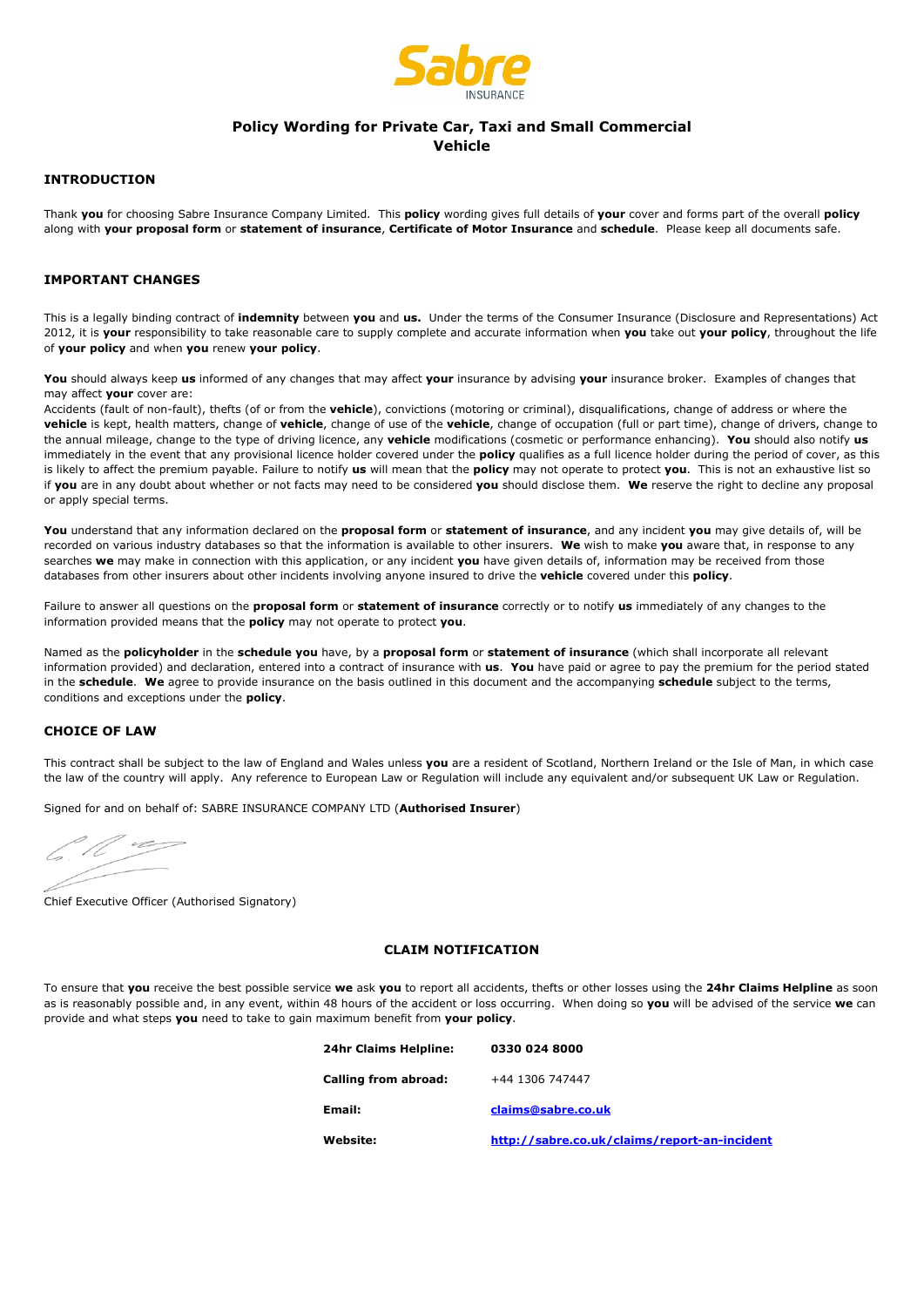# **CONTENTS**

| SECTION A - LOSS OF OR DAMAGE TO THE INSURED VEHICLE  2           |
|-------------------------------------------------------------------|
|                                                                   |
|                                                                   |
|                                                                   |
| In-vehicle entertainment equipment and satellite navigation       |
| Courtesy vehicle- (Comprehensive policies only excluding vans and |
|                                                                   |
|                                                                   |
|                                                                   |
|                                                                   |
|                                                                   |
| Child car seats - (policy Limit - £100 per seat)  3               |
|                                                                   |
|                                                                   |
| SECTION B - LOSS OF OR DAMAGE TO THE INSURED VEHICLE BY           |
| 1)                                                                |
|                                                                   |
| 2)<br>Additional benefits for Comprehensive policies  3           |
|                                                                   |
| In-vehicle entertainment equipment and satellite navigation       |
|                                                                   |
|                                                                   |
|                                                                   |
|                                                                   |
|                                                                   |
|                                                                   |
|                                                                   |
|                                                                   |
|                                                                   |
|                                                                   |
|                                                                   |
| 1)                                                                |
| 2)                                                                |
| 3)                                                                |
| Radioactive contamination and explosive nuclear assembly<br>4)    |
| 5)                                                                |

|                                                 | 6)  |                                                            |  |  |
|-------------------------------------------------|-----|------------------------------------------------------------|--|--|
|                                                 | 7)  |                                                            |  |  |
|                                                 | 8)  |                                                            |  |  |
|                                                 | 9)  |                                                            |  |  |
|                                                 | 10) |                                                            |  |  |
|                                                 | 11) |                                                            |  |  |
|                                                 | 12) |                                                            |  |  |
|                                                 | 13) |                                                            |  |  |
|                                                 | 14) |                                                            |  |  |
|                                                 | 15) |                                                            |  |  |
|                                                 | 16) |                                                            |  |  |
|                                                 | 17) |                                                            |  |  |
|                                                 | 18) | Un-roadworthy, unsafe & insecure loads  6                  |  |  |
|                                                 | 19) |                                                            |  |  |
|                                                 | 20) |                                                            |  |  |
|                                                 | 21) |                                                            |  |  |
|                                                 | 22) | Advanced Driver-Assisted Systems (ADAS)  7                 |  |  |
|                                                 | 23) |                                                            |  |  |
|                                                 |     |                                                            |  |  |
| 1)                                              |     |                                                            |  |  |
| 2)                                              |     | Duties of the policyholder and prevention of fraud 7       |  |  |
|                                                 | a)  |                                                            |  |  |
|                                                 | b)  |                                                            |  |  |
|                                                 | c)  |                                                            |  |  |
| 3)                                              |     |                                                            |  |  |
| 4)                                              |     |                                                            |  |  |
| 5)                                              |     |                                                            |  |  |
| 6)                                              |     |                                                            |  |  |
| 7)                                              |     | Avoidance of certain terms and rights of recovery  8       |  |  |
| 8)                                              |     |                                                            |  |  |
| 9)                                              |     |                                                            |  |  |
|                                                 |     |                                                            |  |  |
|                                                 |     | Cancelling outside the Cooling off period  8               |  |  |
|                                                 |     | ENDORSEMENTS - Only applicable if stated in the schedule 8 |  |  |
|                                                 |     |                                                            |  |  |
| FINANCIAL SERVICES COMPENSATION SCHEME (FSCS) 9 |     |                                                            |  |  |
|                                                 |     |                                                            |  |  |
|                                                 |     |                                                            |  |  |
|                                                 |     |                                                            |  |  |
|                                                 |     |                                                            |  |  |
|                                                 |     |                                                            |  |  |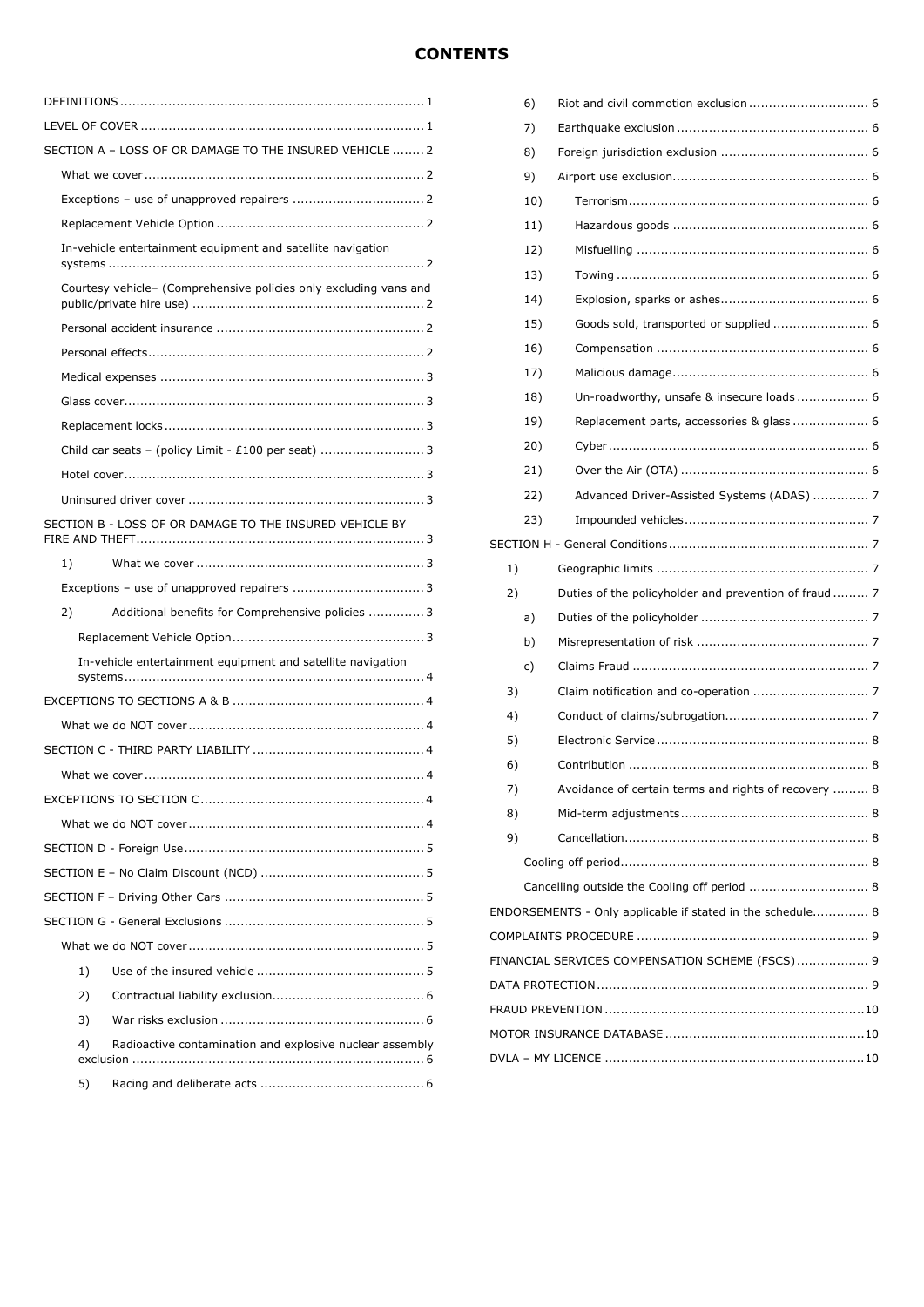#### **DEFINITIONS**

**Agent** – An **agent** is a person or independent company instructed by us to act on our behalf.

**Approved repairer -** A facility approved by **us** for the repair, damage assessment and/or storage of **your vehicle**.

**Certificate of Motor Insurance** – Evidence that the **vehicle** is insured as required by **Road Traffic Law**.

**Commercial vehicle** - a **vehicle** not exceeding 3000kg that is used for transporting goods or tools and equipment in connection with **your** occupation or profession.

**Courtesy vehicle –** A small **vehicle** provided by an **approved repairer** for use while **your** own **vehicle** is being repaired.

**Endorsement** - An alteration to the terms of the **policy**. Where applicable this is shown in **your schedule** and set out in the section of the **policy** wording headed **ENDORSEMENTS**.

**Excess** - The first amount of any claim for loss of or damage to **your vehicle** which **you** must pay. This includes any compulsory, voluntary and young driver **excess** which may also apply as shown in the young driver **excess** table.

**Great Britain** - United Kingdom of **Great Britain,** Northern Ireland and the Isle of Man.

**Hazardous Goods** - The term **hazardous goods** means those referred to in the European Agreement concerning the International Carriage of Dangerous Goods by Road (ADR).

**Indemnity** - Legal principle to ensure **you** are placed as near as possible in the same position after a loss, as **you** occupied immediately before the loss, by providing compensation for **your** losses and liabilities.

**Intermediary** – The **intermediary** who placed **your** insurance with **us**, is acting on **your** behalf and is the contact **you** will use for matters relating to this **policy**.

Loss of any limb - Severance at or above the wrist or ankle, or the total and irrecoverable loss of use of a hand, arm, foot or leg.

**No Claim Discount (NCD)** – is a count of the number of years in which **you** have not made a claim on **your vehicle** insurance **policy**. The more years of **No Claim Discount you** acquire, the more significant the discount is on **your** premium.

**Over the Air (OTA) - Over the Air (OTA)** are updates to software and settings wirelessly installed in **your vehicle** (for example, safety and performance updates).

**Period of Insurance** - The duration of this **policy** as shown in the **schedule** and **Certificate of Motor Insurance**.

**Policy** – The contract of insurance between **us,** the **insurer** and **you,** the **policyholder.**

**Policyholder** – The person or company in whose name the insurance **policy** is held.

**Proposal form/ statement of insurance** – The form containing the information **you** have disclosed and declared as accurate for the purposes of entering into this insurance contract.

**Road Traffic Law** - The law which governs the driving or use of any **vehicle** within the United Kingdom including the Road Traffic Act 1988, all related and subsequent legislation and the requirement to maintain membership of the Motor Insurers Bureau and abide by the Articles of Association.

**Schedule** - The **schedule** should be read in conjunction with the **policy**. It provides details of **you**, **us**, the **vehicle**, cover, **endorsements**, premium and **excesses** where applicable.

**Spouse/Civil Partner** - **Your** legally married partner.

**Trailer** - Any **trailer** or caravan (other than a disabled mechanically propelled **vehicle**) that is attached to the **insured vehicle**.

**Unapproved Repairer** - A facility which is NOT approved by **us** for the repair, damage assessment and/or storage of **your vehicle**.

**Vehicle/car/van/taxi–** A mechanically propelled **vehicle** as defined in Section 185 of the RTA which does not exceed 3000kg if designed solely for the carriage of passengers and their effects or if constructed or adapted for use for the conveyance of goods, **excluding vans** or **commercial vehicles** exceeding 3000 kg, invalid carriages, motor cycles, tractors and **trailers**.

**We/us/our/insurer** – Sabre Insurance Company Limited

**You/Your** - The person shown as the **policyholder** in the **schedule**.

**Your vehicle/insured vehicle** – The **vehicle** shown on the **proposal form, statement of insurance, Certificate of Motor Insurance** and **schedule**. Permanently fitted accessories (excluding in-**vehicle** entertainment, communication or navigation equipment) are included in this definition.

#### **LEVEL OF COVER**

Comprehensive Cover – Sections A, B, C, D, E, F, G, H Third Party, Fire & Theft Cover – Sections B, C, D, E, F, G, H Third Party Only Cover – Sections C, D, E, F, G, H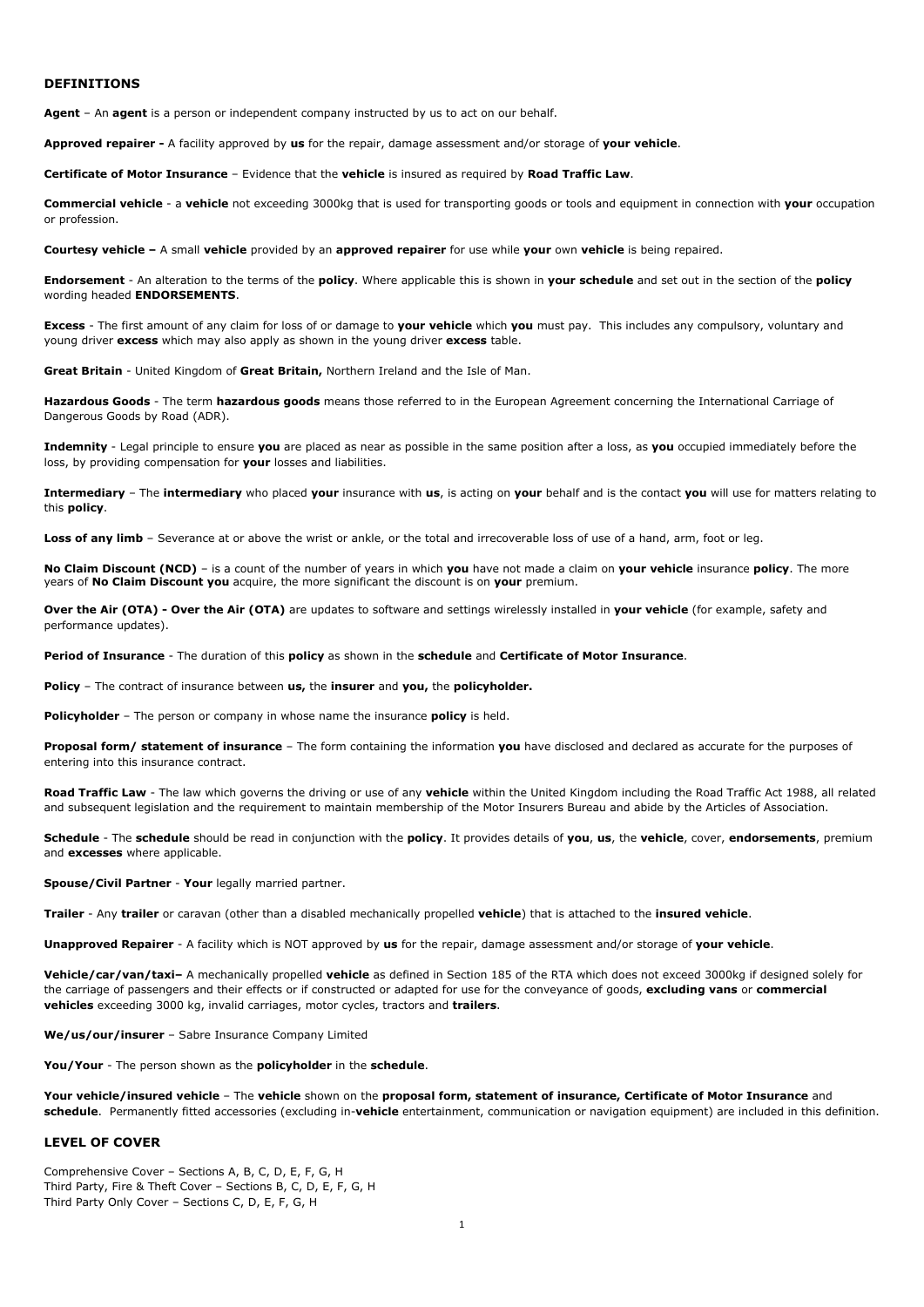# **SECTION A – LOSS OF OR DAMAGE TO THE INSURED VEHICLE**

This section only applies if cover shown on the **schedule** is Comprehensive.

#### **What we cover**

**We** will indemnify **you** against loss of, or damage to, **your vehicle** caused accidentally or as a result of a malicious act or vandalism. In the event of a claim **you** will be required to pay the **excess** shown on **your schedule** plus any young driver **excess** that may also apply if the **vehicle** is or was last in the custody or control of an insured person who is aged between 17 and 24. Young driver **excesses** are charged according to age and **vehicle** value per the table below:

| <b>Vehicle Value</b>   |                 |                 |                 |               |
|------------------------|-----------------|-----------------|-----------------|---------------|
| Driver<br>Age          | £101 to<br>£200 | £201 to<br>£300 | £301 to<br>£500 | Above<br>£501 |
| $17 - 24$<br>inclusive | £50             | £100            | £150            | £200          |

Under this section **we** will:

- arrange and pay for the recovery and protection of **your vehicle** and remove it to a place of safe storage if **you** contact the claims helpline. Should **you** choose to arrange **your** own recovery then **we** will pay the reasonable costs towards this service.
- have the option to settle the claim by repair of or replacement of **your vehicle** or paying in cash the amount of the loss or damage. The maximum amount payable will be the market value or declared value, whichever is the lower.
- as part of the repair process arrange for any Advanced Driver-Assisted Systems (ADAS) fitted to **your vehicle** to be repaired and/or recalibrated where those defects and associated recalibration is required as a result of the damage claimed. If **you** choose to have **your vehicle** repaired yourself, **you** must arrange for the fitted Advanced Driver-Assisted Systems (ADAS) to be repaired and/or recalibrated immediately following the repair.
- pay the reasonable costs of moving **your vehicle** to the nearest repairer and returning it after repair to **your** address in **Great Britain.**

If **your vehicle** is the subject of a hire purchase or leasing agreement and **we** decide to pay in cash the amount of the loss or damage, payment will be made to the legal owner whose receipt shall constitute a full discharge. **You** will remain liable to the legal owner for any amount that **you** owe under the terms of any agreement that exceeds the payment due under the terms of the **policy**. If the payment due under the terms of the **policy** exceeds the amount owed under hire purchase, the balance will be paid to **you** directly. For lease agreements **we** will pay the amount due to the legal owner up to **our** liability.

**We** may use warranted replacement parts, which are not supplied by the manufacturer of **your vehicle**. **We** guarantee all repairs carried out by **our approved repairers** for 5 years.

#### **Exceptions – use of unapproved repairers**

If **you** choose to use an **unapproved repairer** to repair **your vehicle** then **you** will be charged a further **excess** of **£200** by **us,** in addition to any other **excesses** already due. Any repairs will not be guaranteed.

### **Replacement Vehicle Option**

**We** will pay the cost of replacing **your vehicle** with a new **vehicle** of the same make, model and specification, if **your vehicle** has been owned only by **you** since the date of its first registration as new, and within twelve months of such date is:

- stolen and not recovered or
- damaged to the extent that the cost of repairs exceed 59% of the manufacturer's current retail price (including **Vehicle** Tax and VAT).

This provision only applies where the **vehicle** has a recorded mileage no greater than 10,000 miles at the time of loss or damage. In the event of settlement under this provision the original **vehicle** will become **our** property. If a replacement **vehicle** of the same make, model and specification is not available, **we** will, where possible, offer to provide a similar **vehicle** of identical list price. If this is not acceptable to **you**, **we** will not pay more than the market value of the **vehicle** at the time of the loss. The replacement **vehicle** option is not available where the **insured vehicle** is a **van**, **commercial vehicle** or **taxi**.

#### **In-vehicle entertainment equipment and satellite navigation systems**

**We** will cover the complete cost of replacing in-**vehicle** entertainment and satellite navigation systems if they were factory or main dealer fitted and were in the **vehicle** at the time of first registration.

#### **Courtesy vehicle– (Comprehensive policies only excluding vans and public/private hire use)**

**We** guarantee a **courtesy vehicle** will be provided for the duration of **your** repair once the claim has been accepted and **your vehicle** is confirmed as repairable by **our approved repairer**. In the event that **your vehicle** is a total loss there is no entitlement to a **courtesy vehicle**.

The benefit is designed to keep **you** mobile and minimise any inconvenience following an accident. The **courtesy vehicle** will not be an exact replacement for the type of **vehicle you** have on cover, typically it will be a small **car** with manual transmission. There may be a delay in providing a **courtesy vehicle** if an accident occurs over a weekend or bank holiday, if **your vehicle** might be a total loss and is awaiting assessment, or following an extreme weather event.

**Courtesy vehicles** are covered on **your policy** when supplied to **you** or any named driver(s) included on **your policy** (as shown on **your Certificate of Motor Insurance**) by **our** nominated suppliers either whilst **your vehicle** is being repaired or at **our** request. An exception to this is if the supplier of the **courtesy vehicle** provides their own cover to **you**. This will be set out in **your** agreement with them.

**We** do not provide **courtesy vehicles** outside **Great Britain** and **you** are not permitted to take any **courtesy vehicle** provided out of these geographical areas.

### **Personal accident insurance**

If **you**, or **your** legally married **spouse** or **civil partner**, sustain any injury whilst driving or travelling as a passenger in the **vehicle** covered under this **policy** and, within three months of the date of the accident, the injury solely and directly results in

- a) death;
- b) total and permanent loss of sight in one or both eyes;
- c) **Loss of any limb;**

**we** will pay a maximum amount of £5,000 to the injured party or to his or her legal representative.

This benefit will not be payable:

- a) for suicide or attempted suicide.
- b) if the driver was under the influence of drink or drugs.
- c) if the injured person was not complying with the law regarding seat helts.

## **Personal effects**

**We** will, at **your** request, pay a maximum of £150 for any one occurrence in respect of loss or damage to personal effects in **your vehicle**. **We** will not be liable for:

- a) mobile telephones.
- b) portable satellite navigation systems.
- c) dash cams or other recording devices.
- d) money, stamps, tickets, documents or securities.
- e) tools, goods or samples carried in connection with any business or trade.
- f) the theft of personal property from a convertible **vehicle** unless the property is stolen from a locked luggage compartment or glove box.
- g) property covered under any other insurance **policy**.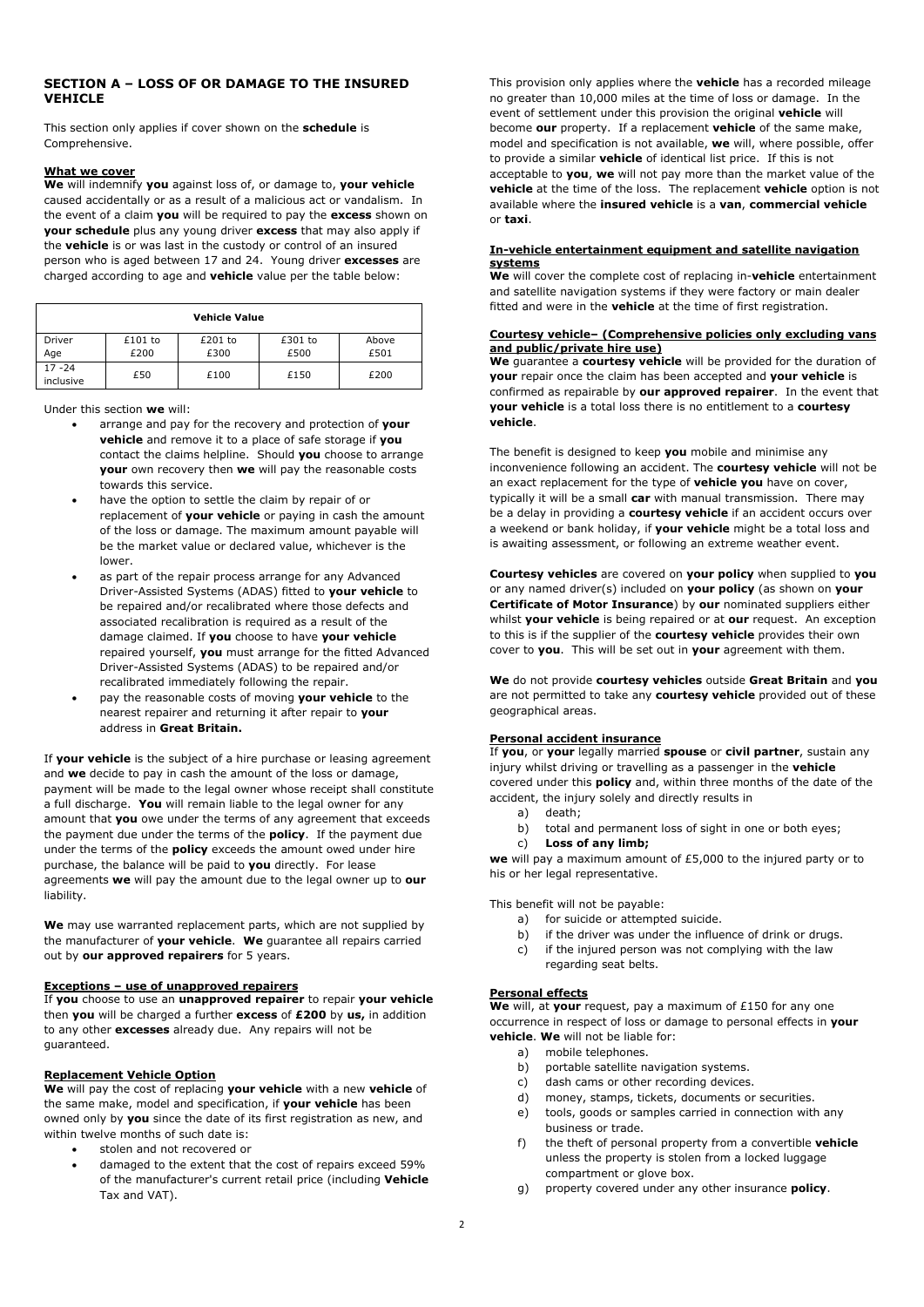### **Medical expenses**

**We** will pay medical expenses incurred up to £100 for each occupant injured in an accident involving **your vehicle**.

# **Glass cover**

We will pay the cost of repair or replacement of glass windscreens and windows from accidental damage and the cost of repairing resultant scratching of the bodywork, exclusions apply.

For glass replacement an **excess** will apply to each glass panel. **Excesses** vary depending on the **vehicle** and are shown on **your policy schedule**. Where the replacement is carried out by **our approved repairer**, cover is unlimited, but if carried out by an **unapproved repairer we** will pay no more than £75 in total towards each claim. **We** will cover the complete cost of recalibrating windscreens where required provided work is carried out by **our approved repairer**. For windscreen repair an **excess** of £20 will apply to each claim.

# **Exclusions to glass cover**

**We** do not cover replacement of or repair to the following under this section:

- a) sunroofs.
- b) glass roofs.
- c) fabric hoods.
- d) canopies on **commercial vehicles**.
- e) scratches on windscreens caused by windscreen wipers.
- f) scratches on windscreens and windows caused by ice scrapers.

A maximum of two glass panels can be replaced in one claim. Where more than two glass panels require replacement an accidental damage claim must be submitted to **us**.

Any payment made under this section shall not prejudice **your** entitlement to **No Claim Discount**.

#### **Replacement locks**

If the keys to **your vehicle** are stolen then **we** will pay up to a maximum of £500, after deducting any **excesses**, towards the cost of replacing keys or key cards, door locks and/or boot lock, ignition/steering lock, lock transmitter and central locking interface, providing it can be established that the identity of the garaging address of **your vehicle** is known to any person in receipt of such keys or transmitters.

Any payment made under this section will prejudice **your** entitlement to **No Claim Discount**.

#### **Child car seats** – (**policy** Limit - £100 per seat)

If child seats are fitted in **your vehicle**, and **your vehicle** is involved in an accident or damaged following fire or theft, **we** will pay up to £100 per seat towards the cost of replacement even if there is no apparent damage to the seat. A claim for child seats can only be made if **you** are already making a valid claim for damage to **your vehicle** which is accepted under Sections A or B of this **policy**.

#### **Hotel cover**

**We** will reimburse hotel expenses up to the maximum amount of £200 in total following an accident, fire or theft in the event that **your vehicle** is no longer roadworthy and **you** are stranded away from **your** home. A copy of the invoice for **your** stay must be provided and **we** will not pay in **excess** of the amount that it would otherwise cost for **you** to reasonably take any alternative and available form of transport to take **you** and **your** passengers to **your** home address.

The **policy** will not meet the cost of any accommodation booked prior to the accident or loss occurring.

#### **Uninsured driver cover**

Should **you** or a named driver on the **policy** be involved in an accident caused by an uninsured motorist, **we** will not reduce **your No Claim Discount** or charge **you** any **excess** in respect of the claim **you** make. This is subject to **you** providing a valid **vehicle** registration, and the make, model and colour of the **vehicle** that hit

**you** along with the driver's details. This only applies where the driver of **your vehicle** was not at fault.

# **SECTION B - LOSS OF OR DAMAGE TO THE INSURED VEHICLE BY FIRE AND THEFT**

This section applies if cover shown on the **schedule** is Comprehensive or Third Party Fire and Theft.

#### **1) What we cover**

**We** will indemnify **you** in respect of loss of or damage to **your vehicle** caused by fire, explosion, theft or attempted theft (excluding fire by vandalism or malicious intent). In the event of a claim **you** will be required to pay the **excess** shown on **your schedule** plus any young driver **excess** that may also apply if the **vehicle** is or was last in the custody or control of an insured person who is aged between 17 and 24. Young driver **excesses** are charged according to age and **vehicle** value per the table below:

| <b>Vehicle Value</b>   |                   |                 |                 |               |
|------------------------|-------------------|-----------------|-----------------|---------------|
| Driver<br>Age          | $£101$ to<br>£200 | £201 to<br>£300 | £301 to<br>£500 | Above<br>£501 |
| $17 - 24$<br>inclusive | £50               | £100            | £150            | £200          |

Under this section **we** will:

- arrange and pay for the recovery and protection of **your vehicle** and remove it to a place of safe storage if **you** contact the claims helpline. Should **you** choose to arrange **your** own recovery then **we** will pay the reasonable costs towards this service.
- settle the claim by repair of or replacement of **your vehicle** or paying in cash the amount of the loss or damage. The maximum amount payable will be the market value or declared value, whichever is the lower.
- as part of the repair process arrange for any Advanced Driver-Assisted Systems (ADAS) fitted to **your vehicle** to be repaired and/or recalibrated where those defects and associated recalibration is required as a result of the damage claimed. If **you** choose to have **your vehicle** repaired yourself, **you** must arrange for the fitted Advanced Driver-Assisted Systems (ADAS) to be repaired and/or recalibrated immediately following the repair.
- pay the reasonable costs of moving **your vehicle** to the nearest repairer and returning it after repair to **your** address in **Great Britain.**

If **your vehicle** is the subject of a hire purchase or leasing agreement and **we** decide to pay in cash the amount of the loss or damage, payment will be made to the legal owner whose receipt shall constitute a full discharge. **You** will remain liable to the legal owner for any amount that **you** owe under the terms of any agreement that exceeds the payment due under the terms of the **policy**. If the payment due under the terms of the **policy** exceeds the amount owed under hire purchase, the balance will be paid to **you** directly. For lease agreements **we** will pay the amount due to the legal owner up to **our** liability.

**We** may use warranted replacement parts, which are not supplied by the manufacturer of **your vehicle**. **We** guarantee all repairs carried out by **our approved repairers** for 5 years.

### **Exceptions – use of unapproved repairers**

If **you** choose to use an **unapproved repairer** to repair **your vehicle** then **you** will be charged a further **excess** of **£200** by **us,** in addition to any other **excesses** already due. Any repairs will not be guaranteed.

#### **2) Additional benefits for Comprehensive policies**

#### **Replacement Vehicle Option**

**We** will pay the cost of replacing **your vehicle** with a new **vehicle** of the same make, model and specification, if **your vehicle** has been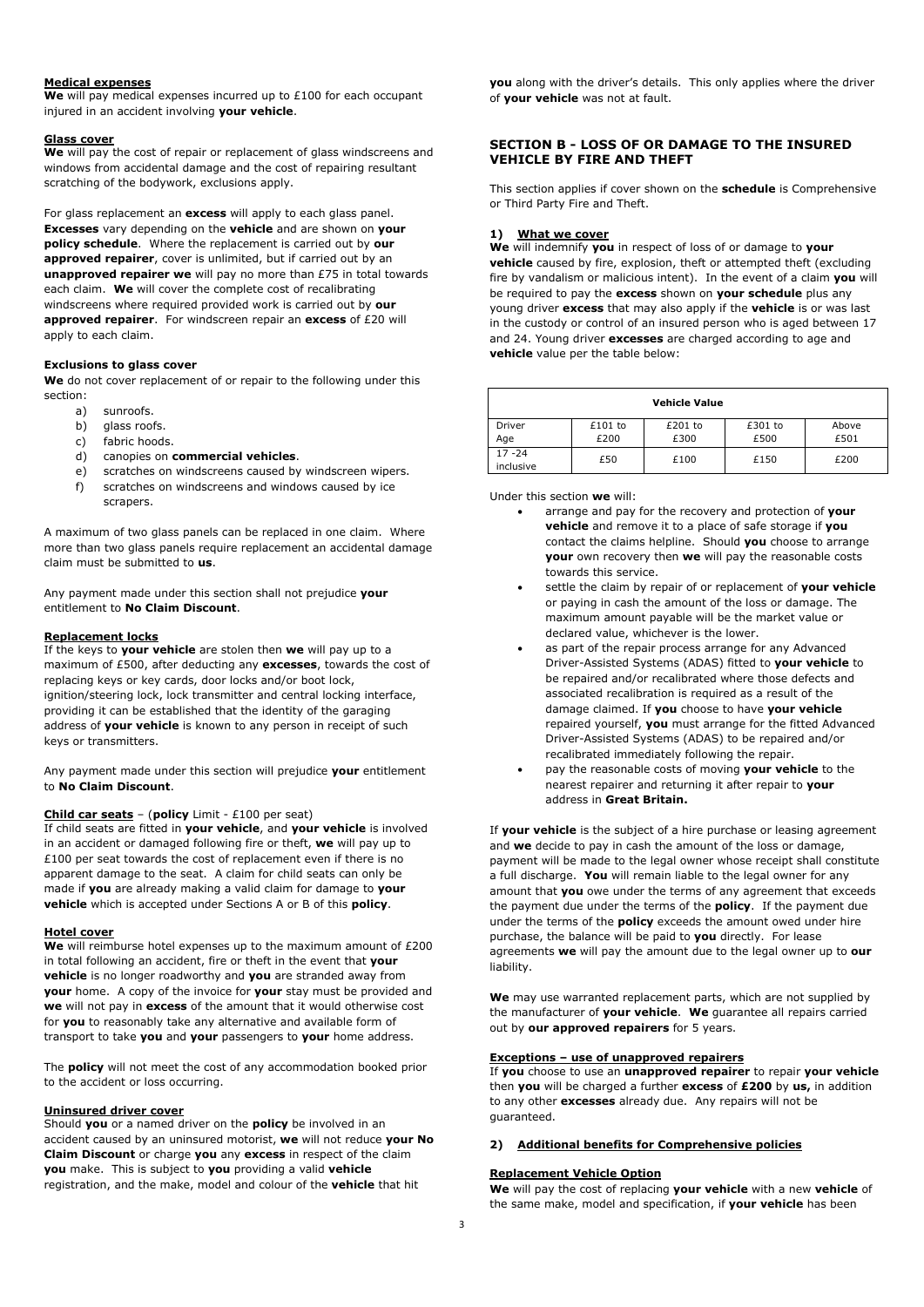owned only by **you** since the date of its first registration as new, and within twelve months of such date is:

- stolen and not recovered or
- damaged to the extent that the cost of repairs exceed 59% of the manufacturer's current retail price (including **Vehicle** Tax and VAT).

This provision only applies where the **vehicle** has a recorded mileage no greater than 10,000 miles at the time of loss or damage. In the event of settlement under this provision the original **vehicle** will become **our** property. If a replacement **vehicle** of the same make, model and specification is not available, **we** will, where possible, offer to provide a similar **vehicle** of identical list price. If this is not acceptable to **you**, **we** will not pay more than the market value of the **vehicle** at the time of the loss. The replacement **vehicle** option is not available where the **insured vehicle** is a **van**, **commercial vehicle** or **taxi**.

## **In-vehicle entertainment equipment and satellite navigation systems**

**We** will cover the complete cost of replacing in-**vehicle** entertainment and satellite navigation systems if they were factory or main dealer fitted and were in the **vehicle** at the time of first registration.

# **EXCEPTIONS TO SECTIONS A & B**

# **What we do NOT cover**

- **We** shall not be liable for:
	- a) general wear and tear or depreciation. b) mechanical, electrical, or electronic breakdowns or failures,
	- or equipment and computer malfunction.
	- c) damage to tyres by braking, punctures, cuts or bursts.
	- d) loss of the **vehicle** due to deception.
	- e) damage by frost.
	- f) loss of use or any losses not directly associated with the incident that caused **you** to claim.
	- g) reduction in value after repair.
	- h) damages or losses arising from repairs not on a road or other public place.
	- i) loss of or damage to aftermarket in-**vehicle** entertainment equipment or satellite navigation systems which includes radios, tape and CD/DVD playing equipment, televisions, game consoles and screens. A maximum contribution of £1000 will be paid towards the replacement of such equipment.
	- j) loss of or damage to **your vehicle** or anything contained therein arising from theft or attempted theft whilst the **vehicle** is left unattended or temporarily unoccupied and **you** are not in a position to intervene if:
		- i. **your vehicle** has not been secured by means of the door and boot locks.
		- ii. the windows or any form of sliding or removable panel roof or hood on **your vehicle** has been left open or unlocked.
		- iii. the ignition keys (which include ignition cards, lock transmitters or any other form of **vehicle** entry device) have been left in or on **your vehicle**, whether concealed or otherwise.
		- iv. any security devices fitted to the **vehicle** are not activated or operational when **vehicle** is left unattended.
	- k) that part of the cost of any repair or replacement, which improves **your vehicle** beyond its condition immediately before the loss or damage occurred.
	- l) a greater sum than the manufacturers last published list price for the replacement of any spare part or accessory lost or damaged.
	- m) loss of or damage to **your vehicle** arising from it being taken by, or driven by, a person who was not an insured driver under the **policy**, but was a member of **your** family or household, or any other person known to **you**, unless **you** can prove that the driver intended to permanently deprive **you** of **your vehicle.**
- n) any amount in **excess** of £250 relating to sign writing, advertisements, logos or specialised artwork.
- o) **Your vehicle** being repossessed by its rightful owner or having to pay compensation to the owner*.*

## **SECTION C - THIRD PARTY LIABILITY**

This section applies if cover shown on the **schedule** is Comprehensive, Third Party Fire and Theft or Third Party Only.

#### **What we cover**

**We** will cover the following categories listed below in respect of legal liability for accidental death, bodily injury to other people or damage to other people's property caused by, or arising out of, the use of **your vehicle** as detailed on **your Certificate of Motor Insurance** or by any **trailer** or caravan attached to **your vehicle**:

- a) **you.**
- b) anyone covered by **your Certificate of Motor Insurance** who **you** authorise to drive or use **your vehicle.**
- c) at **your** request any person using (but not driving) **your vehicle** with **your** permission for social, domestic and pleasure purposes.
- d) any passenger travelling in or getting into or out of the **vehicle.**
- e) **your** employers, while **you** are driving **your vehicle** on their business, but not when the **vehicle** is owned, leased, hired or operated by them.
- f) the legal personal representative of any deceased person covered by this section.

At **our** sole discretion and only with **our** prior consent, **we** will meet agreed fees for legal representation in the event of any coroner's inquest, fatal accident enquiry or other court proceedings.

# **EXCEPTIONS TO SECTION C**

# **What we do NOT cover**

#### **We** will not be liable for:

- a) any sum in **excess** of £25,000,000 inclusive of all costs for any one claim or series of claims arising from one event causing loss of or damage to property.
- b) any sum in **excess** of £5,000,000 inclusive of all costs for any one claim or series of claims arising from one event causing loss of or damage to property, where the **insured vehicle** is a **van** or **commercial vehicle.**
- c) damage to property owned by or held in trust by or in the custody or control of any person claiming **indemnity** under this section.
- d) any damage to any **vehicle** in connection with which **indemnity** is provided by this section or any consequential loss arising from such damage.
- e) liability covered by any other **policy** of insurance.
- f) loss of or damage to any **trailer**, caravan or **vehicle** (or to any property in the **trailer**, caravan or **vehicle**) being towed by **your vehicle** or being towed by a **vehicle** being driven by **you.**
- g) loss or damage or liability which is the responsibility of the person driving or steering any **vehicle** being towed by **your vehicle** or being towed by a **vehicle** being driven by **you.**
- h) loss or damage to any bridge, weighbridge, viaduct, road or other surface over which the **vehicle** is driven or anything under the surface, caused by the weight or vibration of the **insured vehicle** or its load.
- i) any liability in respect of death, injury or damage caused or arising beyond the limits of any carriageway or thoroughfare in connection with:
	- i. the bringing of the load to the **vehicle** for loading thereon or
	- ii. the taking away of the load from the **vehicle** after unloading.
- j) any loss, damage or liability caused by pollution or contamination arising out of seepage or spillage of the load from the **vehicle** or movement of the load in the **vehicle.**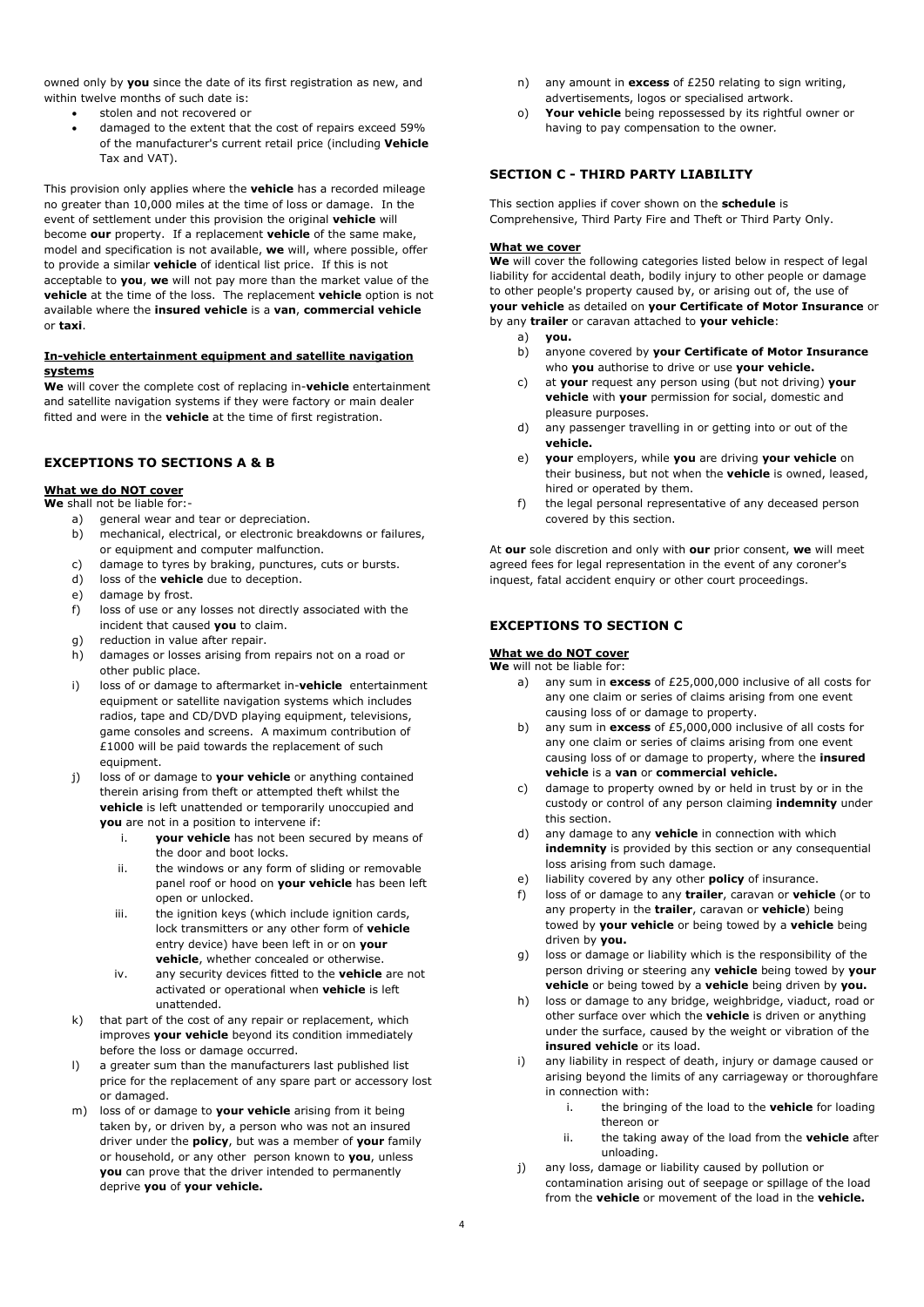- k) death or bodily injury to the person driving or in charge of the **insured vehicle** or to any person being carried in or on, getting onto or off, a **trailer** or **vehicle** being towed.
- l) legal liability when a **trailer** or broken-down **vehicle** is being towed for profit.
- m) liability for death or injury to any employee of the person insured arising during the course of their employment except where required by insurance law.
- n) death or injury of any person caused by:
	- a) food poisoning
	- b) anything harmful contained in goods supplied c) any harmful or incorrect treatment given at or from **your vehicle**.
- o) liability for death, injury or damage resulting from the **insured vehicle**, or of machinery attached to it, being used as a tool of trade.

# **SECTION D - Foreign Use**

Before **you** travel abroad with **your vehicle you** must inform **your intermediary** or **us** of **your** intention to travel.

- 1) **We** will provide the compulsory minimum insurance required while the **insured vehicle** is in any member country of the EU or a country in respect of which the Commission of the European Union is satisfied that arrangements have been made to meet the requirements of Article 7(2) of the EU Directive on Insurance of Civil Liabilities arising from the use of motor **vehicles** (No. 72/166/EEC).
- 2) In addition, and subject to **our** consent:
	- a) the cover shown in **your policy schedule** will apply while **your vehicle** is being used in the countries specified above and while being transported (including loading and unloading) along a recognised sea, air or rail route between any countries to which this insurance applies.
	- b) **we** will also indemnify **you** following a valid claim under Section A or B of the **policy** against:
		- i. the reasonable cost of delivery of **your vehicle** to **you** or to **your** home in **Great Britain** after necessary repairs have been completed, or
		- ii. the amount of foreign customs duty liable as a direct result of the loss or damage to **your vehicle**  preventing its return to **Great Britain**
- 3) If **you** intend to travel to a country not specified above, subject to **our** consent, a Green Card will be issued and full **policy** cover will be provided.
- 4) Provided **your** main home is **Great Britain** then this **policy** will provide **you** with cover for foreign use to a maximum of 13 weeks or half the **policy** period whichever is the shorter duration.
- 5) **You** must pay any additional premium that may be required.
- 6) An annual Green Card will automatically be issued to Northern Ireland **policyholders** for unlimited travel between Northern and Southern Ireland.

# **SECTION E – No Claim Discount (NCD)**

**No Claim Discount** - If no claim is made or arises under this **policy** during any one year of insurance **your** renewal premium will be reduced by a **No Claim Discount** in accordance with the scale of discounts applicable at the renewal date. Entitlement to **No Claim Discount** is not transferable to another person. Where a claim is made within the **policy** period **NCD** will be stepped back as shown in the scale below:

| Number of             | NCD at next renewal without NCD Protection |          |                     |  |  |
|-----------------------|--------------------------------------------|----------|---------------------|--|--|
| years NCD for<br>this | 1 claim                                    | 2 claims | 3 claims or<br>more |  |  |
| Quote/Renewal         | In next 5 years                            |          |                     |  |  |
| 1 year                | Nil                                        | Nil      | Nil                 |  |  |
| 2 years               | Nil                                        | Nil      | Nil                 |  |  |
| 3 years               | 1 year                                     | Nil      | Nil                 |  |  |
| 4 vears               | 2 years                                    | Nil      | Nil                 |  |  |
| 5 years or more       | 3 vears                                    | vear     | Nil                 |  |  |

**Protected No Claim Discount** - If you pay the additional charge for this add-on to **your policy** (as confirmed on **your schedule**)**we** will not reduce **your** number of years **No Claim Discount** when **your**  next renew **your policy** if **you** make no more than two claims within five years. If **you** make a third claim **your** number of years **No Claim Discount** will be reduced as shown in the scale below:

| <b>Number of</b> | NCD at next renewal with NCD Protection                 |         |         |        |         |  |
|------------------|---------------------------------------------------------|---------|---------|--------|---------|--|
| years NCD for    | 3 claims<br>4 claims<br>5 claims<br>1 claim<br>2 claims |         |         |        |         |  |
| this             |                                                         |         |         |        | or more |  |
| Quote/Renewal    | In next 5 years                                         |         |         |        |         |  |
| 1 year           | year                                                    | year    | Nil     | Nil    | Nil     |  |
| 2 vears          | 2 years                                                 | 2 years | Nil     | Nil    | Nil     |  |
| 3 years          | 3 years                                                 | 3 years | vear    | Nil    | Nil     |  |
| 4 vears          | 4 years                                                 | 4 vears | 2 years | Nil    | Nil     |  |
| 5 years or       | 5 years                                                 | 5 years | 3 years | 1 year | Nil     |  |
| more             | or more                                                 | or more |         |        |         |  |

### **SECTION F – Driving Other Cars**

**You** may drive any insured **vehicle** excluding a **Commercial Vehicle**, not owned by **you** or hired by **you** under a hire purchase or lease agreement. There is no cover if the **vehicle** is used outside the territorial limits of this **policy**.

COVER IS NOT PROVIDED:

- a) for loss or damage to the **vehicle you** are driving.
- b) if **you** are covered by any other **policy** of Insurance to drive the **vehicle**.
- c) if the **vehicle** is being used outside the territorial limits of this **policy.**
- d) unless a current and valid **policy** of Insurance is in force for the **vehicle** being driven under this section of this **policy** evidenced by a valid **policy** of insurance appearing on MID at the time of use.
- e) for recovery of any **vehicle** which has been impounded by the police or local authority.
- f) for use of the **vehicle** other than as described on the **Certificate of Motor Insurance.**
- g) if the insured **vehicle** specified on the current **schedule** has been disposed of or has become the subject of a total loss.

## **SECTION G - General Exclusions**

### **What we do NOT cover**

### **1) Use of the insured vehicle**

This **policy** does not provide cover for any loss, damage, accident or injury occurring whilst **your vehicle** is being:

- a) driven by or in the custody or control of a person who is not permitted to drive by the **Certificate of Motor Insurance** or by a person who to **your** knowledge does not hold a licence to drive the **vehicle.**
- b) driven by or in the custody or control of a person not complying with the terms or limitations of the driving licence held.
- c) used for purposes not permitted by the **Certificate of Motor Insurance.**
- d) driven by **you** or any person, should it be proved to **our** satisfaction that the driver was driving under the influence of drink or drugs. A conviction under the relevant law (including convictions for the offences of failing to supply specimens of breath, urine or blood) shall be deemed to be conclusive evidence of the condition of the driver at the time and date of the occurrence giving rise to the conviction.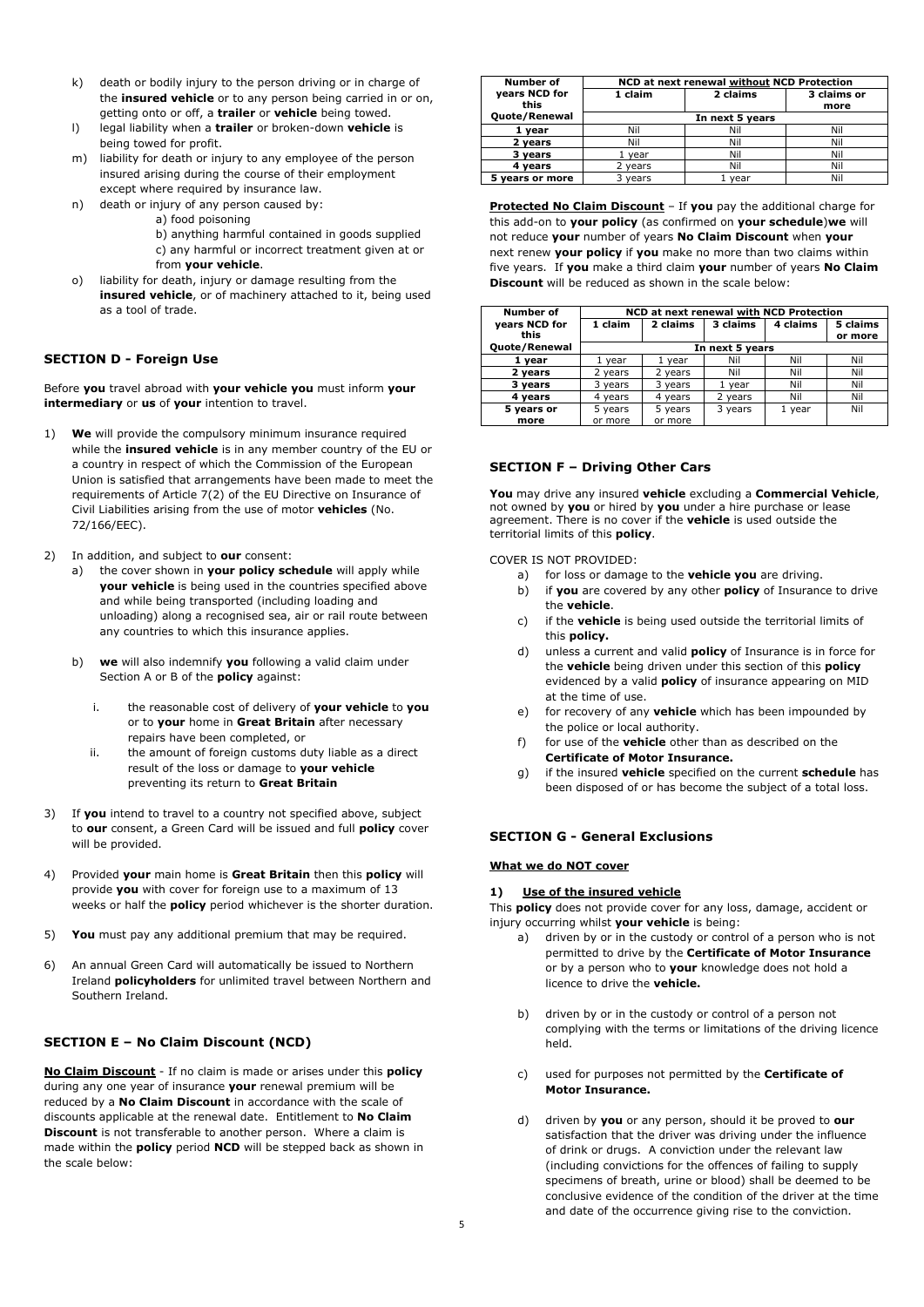- e) driven by **you** or any person, should it be proved to **our** satisfaction that the driver or any person supervising the driver was using a hand-held mobile telephone or other hand-held interactive communication device contrary to Section 41D of the Road Traffic Act.
- f) used for private or public hire outside of **your** licenced operating area.

# **2) Contractual liability exclusion**

This **policy** does not provide cover for any liability, which attaches because of an agreement but which would not have attached in the absence of the agreement.

## **3) War risks exclusion**

This **policy** does not provide cover for any consequence of war, invasion, act of foreign enemy, hostilities (whether war be declared or not), civil war, rebellion, revolution, insurrection, military or usurped power except so far as is necessary to meet the requirements of the Road Traffic Acts.

## **4) Radioactive contamination and explosive nuclear assembly exclusion**

This **policy** does not provide cover for:

- a) loss of or destruction of or damage to any property whatsoever or any loss or expense whatsoever resulting from or arising from any consequential loss, and
- b) any legal liability of whatsoever nature directly or indirectly caused by, contributed to, or arising from:
	- i. ionising radiations or contamination by radioactivity from any irradiated nuclear fuel or from any nuclear waste from the combustion of nuclear fuel.
	- ii. the radioactive, toxic, explosive or other hazardous properties of any explosive nuclear assembly or nuclear component thereof.

# **5) Racing and deliberate acts**

This **policy** does not provide cover for any loss, damage, death or injury arising whilst **your vehicle** is being used in any rallies or as a result of racing formally or informally against another motorist, "road rage", suicide or any deliberate act caused by **you** or any driver insured to drive **your vehicle**.

### **6) Riot and civil commotion exclusion**

This **policy** does not provide cover for any consequence of riot or civil commotion or malicious act (other than by fire or explosion) occurring outside **Great Britain.**

### **7) Earthquake exclusion**

This **policy** does not provide cover for any accident, injury, damage or loss arising during or in consequence of an earthquake occurring outside **Great Britain.**

### **8) Foreign jurisdiction exclusion**

This **policy** does not provide cover for any accident, injury, loss, damage or liability in respect of which any proceedings are brought or judgment is obtained in any court outside **Great Britain** unless such proceedings are brought or judgment is obtained in the court of a foreign country arising out of the use of **your vehicle** in that foreign country where **we** have agreed to extend cover under the **policy** to include such foreign use.

# **9) Airport use exclusion**

This **policy** does not provide cover for any accident, injury, damage, loss, or any losses not directly associated with the incident or any liability of whatsoever nature while **your vehicle** is in or on that part of an aerodrome, airport, airfield or military base provided for:

- a) the take-off or landing of aircraft and/or the movement of aircraft on the surface.
- b) aircraft parking aprons including the associated service
- roads, refuelling areas and ground equipment parking areas. **10) Terrorism**

This **policy** does not provide cover for any liability arising out of acts of terrorism as defined in Part 1 of the Terrorism Act 2006 or any subsequent amendments to this legislation, except as is necessary to meet the requirements of the Road Traffic Acts. In territories other than the UK the definition contained in the Terrorism Act 2006 or any subsequent amendments to this legislation will be deemed to be the applicable definition.

# **11) Hazardous goods**

This **policy** does not provide cover for any accident, injury, damage or loss caused directly or indirectly by carrying of **hazardous goods**, other than to meet the requirements of the Road Traffic Acts.

# **12) Misfuelling**

This **policy** does not provide cover for replacing parts that have been contaminated or damaged as a result of putting the incorrect fuel in **your vehicle** or failing to keep the correct amount of lubricant in **your vehicle** or loss or damage to the **vehicle** caused by an inappropriate type or grade of fuel being used.

# **13) Towing**

Except where the **vehicle** is a licensed **taxi**, where towing of a **trailer** is permitted (excluding any caravan or disabled mechanically propelled **vehicle**), this **policy** does not provide any cover when the **vehicle** is towing for hire or reward any caravan, **trailer** or disabled mechanically propelled **vehicle**.

### **14) Explosion, sparks or ashes**

This **policy** does not cover any liability, loss or damage caused by explosion, sparks or ashes from the **insured vehicle** or from any **trailer** or machinery attached to, or detached from it.

### **15) Goods sold, transported or supplied**

This **policy** does not cover any liability, loss or damage resulting from anything sold, transported or supplied by **you** or on **your** behalf.

# **16) Compensation**

This **policy** will not compensate **you** if **you** are unable to use **your vehicle** or for any other expenses **you** have to pay because of this.

## **17) Malicious damage**

This **policy** does not cover loss or damage caused maliciously or deliberately by any person employed by **you** or using **your vehicle** with **your** permission or agreement.

### **18) Un-roadworthy, unsafe & insecure loads**

This **policy** does not provide cover for any accident, injury, damage or loss when the **insured vehicle** is:

- a) being driven in an unsafe, un-roadworthy or damaged condition or does not have a valid MOT certificate when needed.
- b) being driven with a number of passengers which is unsafe or greater than the seating capacity of **your vehicle.**
- c) carrying an unsafe load.
- d) towing a **trailer** which is unsafe or has an insecure load.

### **19) Replacement parts, accessories & glass**

If **your vehicle** is damaged and suitable parts, accessories or glass are not available from stock in **Great Britain we** may at **our** option make a payment on a cash in lieu of repair basis. In this event the amount **we** will pay for new parts and accessories will be limited to the manufacturer's last list price in the country of origin of **your vehicle**. Currency exchange rates will be those applicable at the date of the accident or loss. **We** will not be liable for the cost of importation of any necessary part or accessory into **Great Britain**.

### **20) Cyber**

**We** shall not be liable for any, death, bodily injury, loss or damage as a result of interference, malfunction or failure, either accidental or deliberate, with the **vehicles** electronics, computer systems or artificial intelligence systems as a result of an act of cybercrime or a similar malicious act.

# **21) Over the Air (OTA)**

**We** shall not be liable for loss or damage caused by **Over the Air (OTA)** updates that are not approved by **your vehicles** manufacturer or loss or damage caused by **Over the Air (OTA)** updates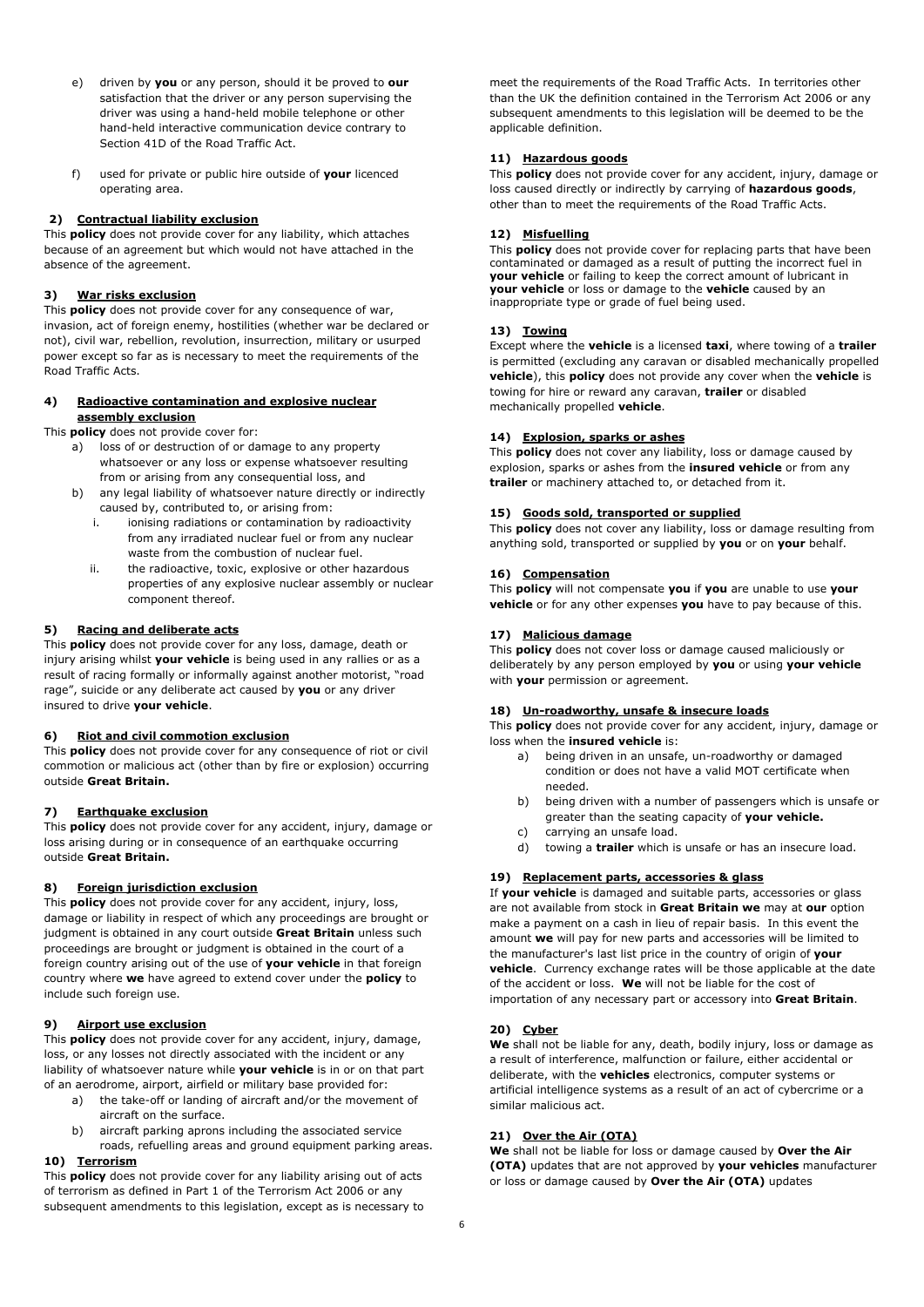recommended by **your vehicles** manufacturer not being installed when advised.

# **22) Advanced Driver-Assisted Systems (ADAS)**

**We** shall not be liable if **your vehicle** is fitted with Advanced Driver Assisted Systems (ADAS) that is not operative at the time of an incident. **We** will not pay any claims for loss or damage to **your vehicle** unless all software and/or safety updates are installed and up to date and all manufacturers' guidelines followed. If **we** make payments under the Road Traffic Acts, **we** reserve the right to recover any amount from **you**.

# **23) Impounded vehicles**

Cover is granted on the understanding that at the time of inception **your vehicle** is not impounded by the Police or any other authority.

# **SECTION H - General Conditions**

# **1) Geographic limits**

This **policy** applies:

- a) within the territorial limits of **Great Britain** or in transit by sea or rail between these places, including loading and unloading.
- b) elsewhere as described in Section D Foreign use.

### **2) Duties of the policyholder and prevention of fraud**

#### **a) Duties of the policyholder**

The insurance described in this **policy** will only be provided if:

- i. any person claiming **indemnity** has complied with all its terms, conditions and **endorsements.**
- ii. the information given in the **proposal form** or **statement of insurance** declaration is complete and correct to the best of **your** knowledge and belief.
- iii. **you** or any person named on the **Certificate of Motor Insurance** has taken all reasonable steps to safeguard **your vehicle** from loss or damage.
- iv. **you** maintain **your vehicle** in an efficient roadworthy condition and **we**, upon request, are granted the right to examine **your vehicle** and its accessories and to access and copy any data records retained within the **vehicle.**
- v. **you** give immediate notice to **us** in writing of any important change to the information provided on the **proposal form** or **statement of insurance** or other information supplied by **you** or on **your** behalf, which is incorporated herein as the basis of the contract.

For examples of important changes refer to the section entitled **IMPORTANT CHANGES** at the beginning of this **policy** wording. This condition applies to information relating to **you** and any driver covered by this insurance.

# **b) Misrepresentation of risk**

If **you** or anyone representing **you**:

- i. provides **us** with misleading or incorrect information to any of the questions asked when applying for, amending or renewing this insurance.
- ii. deliberately misleads **us** to obtain cover, gain a cheaper premium or more favourable terms.
- iii. provides **us** with false documents.
- iv. makes a fraudulent payment by bank account and/or card to **our intermediary**.

**We** may:

- i. agree to amend **your policy** to record the correct information, apply any relevant **policy** terms and conditions and collect any additional premium due.
- ii. reject a claim or reduce the amount of payment **we** make.

iii. cancel or void **your policy** (treat it as if it never existed), including all other policies which **you** have with **us**, and apply a cancellation premium charge.

Where fraud is identified **we** will:

- i. Not return any premium paid by **you**.
- ii. Recover from **you** any costs **we** have incurred.
- iii. It is **our** practice to co-operate fully with the Police authorities in the detection and prosecution of those involved in fraud and to report all such matters under the Proceeds of Crime Act 2002.

## **c) Claims Fraud**

If **you** or anyone representing **you** makes a claim or a statement in connection with any claim or part of any claim knowing it to be fraudulent, false or exaggerated **we** may:

- i. Reject the claim or reduce the amount of payment **we** make.
- ii. Cancel **your policy** from the date of the fraudulent act and not return any premium paid.
- iii. Render the **policy** null and void.
- iv. Recover from **you** any costs **we** have incurred relating to the fraudulent claim and any further claims notified after the date of the fraudulent act.
- v. It is **our** practice to co-operate fully with the Police authorities in the detection and prosecution of those involved in fraud and to report all such matters under the Proceeds of Crime Act 2002.

# **3) Claim notification and co-operation**

**We** must be notified by **you** as soon as reasonably possible, and in any event within 48 hours, following any loss, damage or accident, which might give rise to a claim under the **policy**. There are several ways **you** can report **your** claim:

- **You** can call **our** helpline number 0330 024 8000 or any other helpline operated by **your intermediary**.
- **You** can write to **us.**
- You can email us at **claims@sabre.co.uk.**

To report a claim for information purposes only please go to **our** website and complete **our** "report an incident" form. https://sabre.co.uk/claims/report-an-incident/.

Any letter, writ or summons must be sent to **us** unanswered, immediately it is received. **Your** entitlement to cover under the **policy** could be prejudiced if dispatch of such documents is unreasonably delayed.

**You** must notify **us** immediately in the event that **you** are notified of any coroner's inquest, fatal accident enquiry or other court proceedings following any accident to include any Police proceedings relating to offences alleged to have been committed by the driver or other user of the **vehicle** at the time of or following the accident.

**You** and any other person claiming **indemnity** must provide **us** with all information and assistance necessary to investigate and settle claims made under this **policy**.

Should **your vehicle** be subject to a total loss claim and it is not replaced within 14 days of receiving **your** settlement cheque, the **policy** may be cancelled.

## **4) Conduct of claims/subrogation**

Except with **our** written consent, no admission, offer, promise, payment or **indemnity** shall be made by **you** or any person (or on behalf of any person) claiming **indemnity** under the **policy**. **We** shall be entitled to conduct the defence or settlement of any claim and to instruct the solicitors of **our** choice to act for **you** in any proceedings. In circumstances where it is considered appropriate to do so **we** will be entitled to admit liability on behalf of **you** or any person claiming **indemnity** under the **policy**. Such admissions may be made prior to or after the commencement of proceedings in relation to any event likely to give rise to a claim under the **policy**.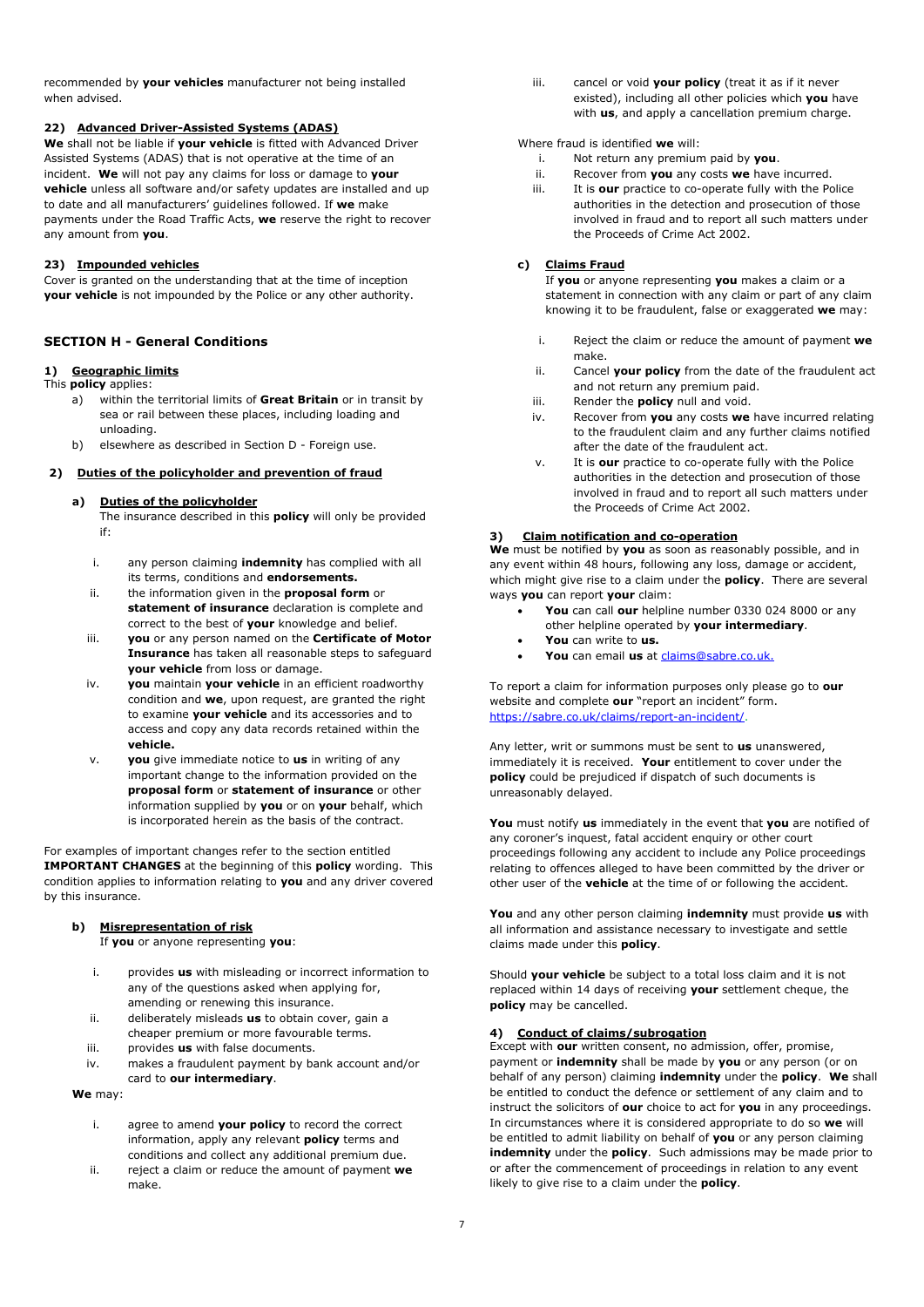# **5) Electronic Service**

In the event that **we** bring proceedings against **you** as a result of any act or omission by **you** in relation to this **policy we** may, at **our** discretion, serve proceedings upon **you** by email utilising the email address **you** provided to **us** when taking out this **policy** or such other email address **you** notify to **us** in writing from time to time. Documents will be provided in an Adobe Acrobat compatible format with a total message size not exceeding 5 megabytes (MB).

# **6) Contribution**

If at any time a claim arises under this **policy** where there is another insurance **policy** covering the same loss, damage or liability, **we** will only pay the proportionate amount of the claim.

## **7) Avoidance of certain terms and rights of recovery**

If **we** are required to pay a claim under **Road Traffic Law** or the law of any country in which this **policy** operates (including settling such a claim on a reasonable basis in anticipation of such a liability), which **we** would not otherwise be liable to pay had the law not existed, **we** shall be entitled to recover such payments (including the legal costs of reasonably defending the claim) from **you** if **you** or any named driver under the **policy**:

- a) caused the loss directly or indirectly.
- b) caused or permitted the **vehicle** to be driven by an uninsured driver.
- c) through act or omission, caused this insurance to be invalid.

### **8) Mid-term adjustments**

From time to time **you** may need to amend personal information on **your policy** such as changing **your** address or **vehicle**. **Your intermediary** will process any changes **you** need to make and advise **you** of any charges **you** are due to pay. If **you** are replacing a **vehicle** which has been deemed to be a total loss after an accident, no return of premium will be given and an additional premium may be required for the remaining portion of the **policy**. If you sell your **vehicle** and **you** are not replacing it then cover under this **policy** will automatically terminate.

# **9) Cancellation**

### **Cooling off period**

If **you** find that the **policy** does not suit **your** requirements and **we** have not provided **you** with all necessary information before **you** made **your** decision to purchase this **policy**, **you** may, within 14 days of receiving the full **policy** documentation, cancel **your** cover, in writing, returning all **policy** documentation. This right does not apply if **you** have made an adjustment to **your policy**. The charges for cancellation for this reason are shown below:

| <b>Policy period</b> | <b>Calculation</b><br>method | Minimum<br>premium<br>retained | <b>Administration</b><br>charge |
|----------------------|------------------------------|--------------------------------|---------------------------------|
| All                  | Pro-rata                     | $£25 + IPT$                    | £0                              |

If the **vehicle** covered under the **policy** is deemed to be a total loss there is no return of premium.

### **Cancelling outside the Cooling off period**

**You** may cancel the **policy** in writing at any time by notifying **us** or **your intermediary** of **your** intention to cancel. Subject to no claim arising in the current **period of insurance**, **we** will give a return of premium for the unexpired portion of the **policy** less any administration charge.

**We** or **our** authorised **intermediary** may cancel the **policy** by giving seven days' notice in writing, via post or email, to **your** last known home address or email address. Subject to no claim arising in the current **period of insurance, we** will give a return of premium for the unexpired portion of the **policy** less any administration charge unless the cancellation is due to fraud and **we** are legally entitled to keep the premium under the Consumer Insurance (Disclosure and Representations) Act 2012. Please note: The Consumer Insurance (Disclosure and Representations) Act 2012 sets out situations where failure by a **policyholder** to provide complete and accurate information allows **us** to cancel the **policy**, sometimes back to its start date, and keep any premiums paid. Where **we** obtain proof of fraud or a serious non-disclosure **we** may cancel the **policy** immediately

and backdate cancellation to the inception date or to the date when the incomplete or inaccurate information was supplied. **You** are responsible for notifying all named drivers that cover has been cancelled.

Should the **vehicle** covered under this **policy** be sold and not replaced immediately, **you** must notify **us** or **your intermediary** in writing, and the **policy** will be cancelled. Provided **you** have not made a claim or been involved in an accident or loss, regardless of blame, in the current **period of insurance**, **we** will give a return of premium for the unexpired portion of the **policy** less any administration charge.

In the event that **you** have agreed to pay **your** premium monthly and **your policy** is cancelled, **you** will be required to continue to make **your** monthly payments in accordance with the agreement until the full annual premium has been paid where a claim has been made under the **policy**. If payments are not made in accordance with the agreement, the full annual premium becomes payable immediately.

**Cancellation scale and charges** 

| <b>Policy period</b> | <b>Calculation</b><br>method        | Minimum<br>premium<br>retained | <b>Administration</b><br>charge |
|----------------------|-------------------------------------|--------------------------------|---------------------------------|
| 3 month policy       | Short period                        | 100%                           | £Ο                              |
| 6 month policy       | Pro-rata based on<br>180 days cover | 55%                            | £Ο                              |
| 8 month policy       | Pro-rata based on<br>240 days cover | 0                              | $£50 + IPT$                     |
| 12 month policy      | Pro-rata based on<br>365 days cover | 0                              | $£50 + IPT$                     |

**ENDORSEMENTS** - Only applicable if stated in the **schedule**

# **2 - In-vehicle entertainment and navigation equipment**

The **indemnity** provided under Sections A and B of this **policy** in respect of any in-**vehicle** entertainment equipment or satellite navigation system permanently fitted as standard by the **vehicle** manufacturer shall be unlimited. A maximum contribution of £1000 will be given towards the replacement of aftermarket in-**vehicle** entertainment equipment and satellite navigation systems. This **endorsement** is otherwise subject to the terms, conditions and exceptions of the **policy**.

### **4 - Two way radios, meters and card payment machines**

The **indemnity** provided under Sections A and B includes loss of, or damage to, radio transmitting and receiving equipment, meters and card payment machines permanently installed in the **vehicle** and used in connection with the **policyholder's** occupation. The maximum sum payable in respect of such loss or damage shall be limited to £1000. Any claim made in respect of such loss or damage will be subject to the relevant **policy excess** specified in the **schedule**. This **endorsement** is subject to the terms, conditions and exceptions of the **policy**.

### **8 - Accidental and malicious damage, fire and theft excess**

In respect of each and every occurrence **we** shall not be liable under Sections A and B for the first amount specified on the **schedule**. The sum specified shall be in addition to any other amount for which **we** are not liable under the **policy**.

### **9 - Anti-theft device**

**We** shall not be liable for loss of or damage to **your vehicle** caused by theft or attempted theft unless:

- a) **your vehicle** is fitted with an immobilising system accepted by the **us** and
- b) **you** are in possession of all the keys and/or activating accessories and the certificate of installation as provided by the manufacturer of the device, and the device is operated in accordance with the manufacturer's instructions whilst **your vehicle** is parked and unattended.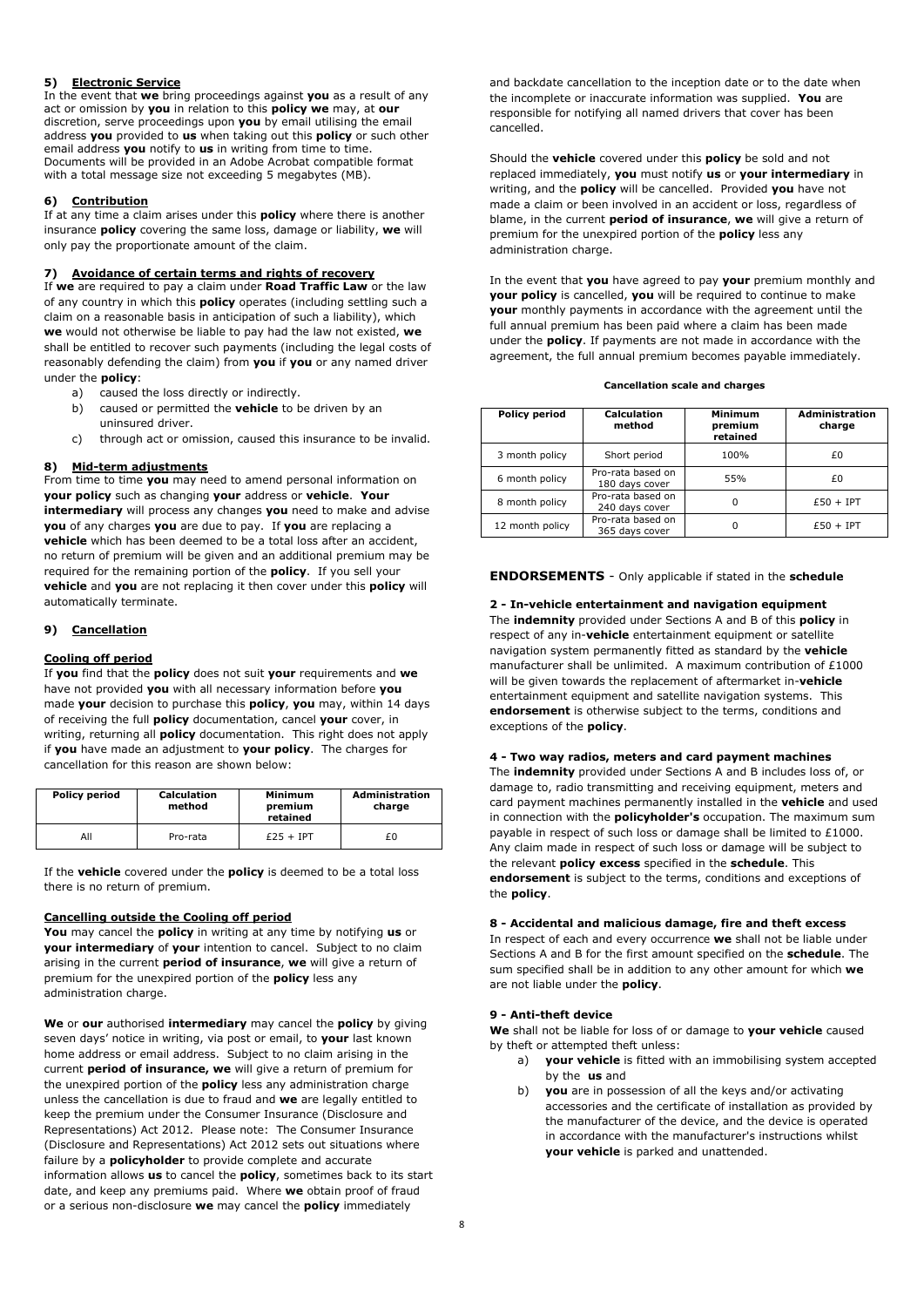### **10 - Garaging / vehicle security**

**We** shall not be liable under section B in respect of loss of or damage to **your vehicle** caused by theft or attempted theft which shall include the taking and driving away of **your vehicle** without authority unless **your vehicle** is kept in a locked and secured location to which the general public does not have access. This restriction will not apply when the **vehicle** is parked during the course of a journey.

#### **11 - Protected No Claim Discount**

Any entitlement under Section E of this **policy** shall be maintained provided that not more than two claims have arisen in any five consecutive years.

### **39 - Driving other cars**

**You** may drive any insured **vehicle** excluding a **Commercial Vehicle**, not owned by **you** or hired by **you** under a hire purchase or lease agreement. There is no cover if the **vehicle** is used outside the territorial limits of this **policy**.

COVER IS NOT PROVIDED:

- a) for loss or damage to the **vehicle you** are driving.
- b) if **you** are covered by any other **policy** of Insurance to drive the **vehicle**.
- c) if the **vehicle** is being used outside the territorial limits of this **policy.**
- d) unless a current and valid **policy** of Insurance is in force for the **vehicle** being driven under this section of this **policy** evidenced by a valid **policy** of insurance appearing on MID at the time of use.
- e) for recovery of any **vehicle** which has been impounded by the police or local authority.
- f) for use of the **vehicle** other than as described on the **Certificate of Motor Insurance.**
- g) if the insured **vehicle** specified on the current **schedule** has been disposed of or has become the subject of a total loss.

#### **40 - Fire and theft excess**

In respect of each and every occurrence **we** shall not be liable under Section B for the first amount specified on the **schedule**. The sum specified shall be in addition to any other amount for which **we** are not liable under the **policy**.

### **41 - Tracking device**

**We** shall not be liable for loss of, or damage to **your vehicle** caused by theft or attempted theft, unless **your vehicle** is fitted with a tracking device using GPS satellite technology for which there is continuous subscription.

# **COMPLAINTS PROCEDURE**

#### **What to do if you wish to complain**

**Our** goal is to give excellent service to all of **our** customers but **we** recognise that things do go wrong occasionally. **We** take all complaints **we** receive seriously and aim to resolve all of **our** customers' problems promptly. To ensure that **we** provide the kind of service **you** expect **we** welcome **your** feedback. **We** will record and analyse **your** comments to make sure **we** continually improve the service **we** offer.

#### **What will happen if you complain?**

**Your** complaint will be acknowledged within two working days, **we** aim to resolve all complaints within five working days. Once an assessment and full investigation of **your** concerns has been made, **we** will respond with a decision. Most of **our** customers' concerns can be resolved quickly but occasionally more detailed enquiries are needed. If this is likely, **we** will contact **you** with an update and give **you** an expected date of response. An investigation of **your** complaint will be carried out at a senior level and a final decision given. If **you** are dissatisfied with **our** final decision, **you** can refer the matter to the Financial Ombudsman Service (FOS). The FOS will only consider **your** complaint if **you** have given **us** the opportunity to resolve it, and **you** are a private **policyholder,** so please follow the steps below. If however, **we** do not resolve **your** complaint within 40 working days, the FOS will accept a direct referral. Whilst **we** are

bound by the decision of the FOS, **you** are not. If **you** continue to remain dissatisfied, **we** would recommend that **you** take independent legal advice. Following the complaint procedure in this **policy** does not affect **your** right to take legal action.

#### **The Next Steps**

## **Step 1**

Seek resolution by contact with **us.**

If **you** are disappointed with any aspect of the handling of **your** insurance **we** would encourage **you** to contact the department concerned. **You** can write, email or telephone, whichever suits **you**, and ask **us** to review the problem. An investigation of **your** complaint will be carried out at a senior level and a final decision given.

#### **Step 2**

Refer **your** complaint to the Financial Ombudsman Service at the address below:

Financial Ombudsman Service Exchange Tower Harbour Exchange London E14 9SR

From landlines call: 0800 023 4567 From mobiles call: 0300 123 9123 Website: http://www.financial-ombudsman.org.uk

# **FINANCIAL SERVICES COMPENSATION SCHEME (FSCS)**

**You** are covered by the Financial Services Compensation Scheme (FSCS) and may be entitled to compensation from the scheme if **we** cannot meet **our** financial obligations. This depends on the type of insurance **you** have and the circumstances of **your** claim. Further information about compensation scheme arrangements is available from the FSCS by visiting the FSCS website at https://fscs.org.uk or by phoning 0800 678 1100 or writing to:

Financial Services Compensation Scheme 10th Floor, Beaufort House 15 St Botolph Street London EC3A 7QU

#### **DATA PROTECTION**

**We** are governed by the Data Protection Act (DPA) and the General Data Protection Regulation (GDPR), legislation which is applicable to the United Kingdom. Under this legislation **we** have to advise **you** how **we** may use **your** details and tell **you** about the systems that **we** have in place to detect and prevent fraudulent applications and claims. Information **you** supply may be used by **us**, **our** associated companies and **agents**, by reinsurers and **your intermediary** for the purposes of administering **your policy**. This information may be disclosed to other regulatory bodies for the purposes of monitoring and/or enforcing **our** compliance with any regulatory rules or codes.

**Your** information may also be used for offering renewal, research and statistical purposes and crime prevention. It may be transferred to any country, including countries outside the European Economic Area for any of these purposes and for systems administration. In order to assess the terms of the insurance contract or administer claims that arise, **we** may need to collect data that the DPA and GDPR define as sensitive (such as driving licence information, medical history or criminal convictions). In assessing, investigating, handling and administering any claims made, **we**, or **our agents** or investigators appointed by **us** to assist in the processing of any claim **you** have presented may undertake checks against publicly available information (such as electoral roll, county court judgments, bankruptcy or repossessions) and DVLA. These checks may also be carried out at the new business and/or renewal stage. **We** may review certain personal data and sensitive personal data about **you** and also the driver of **your vehicle** who was involved in the incident giving rise to the claim, if different. Such personal data and sensitive personal data may include names, addresses, telephone numbers, occupations,